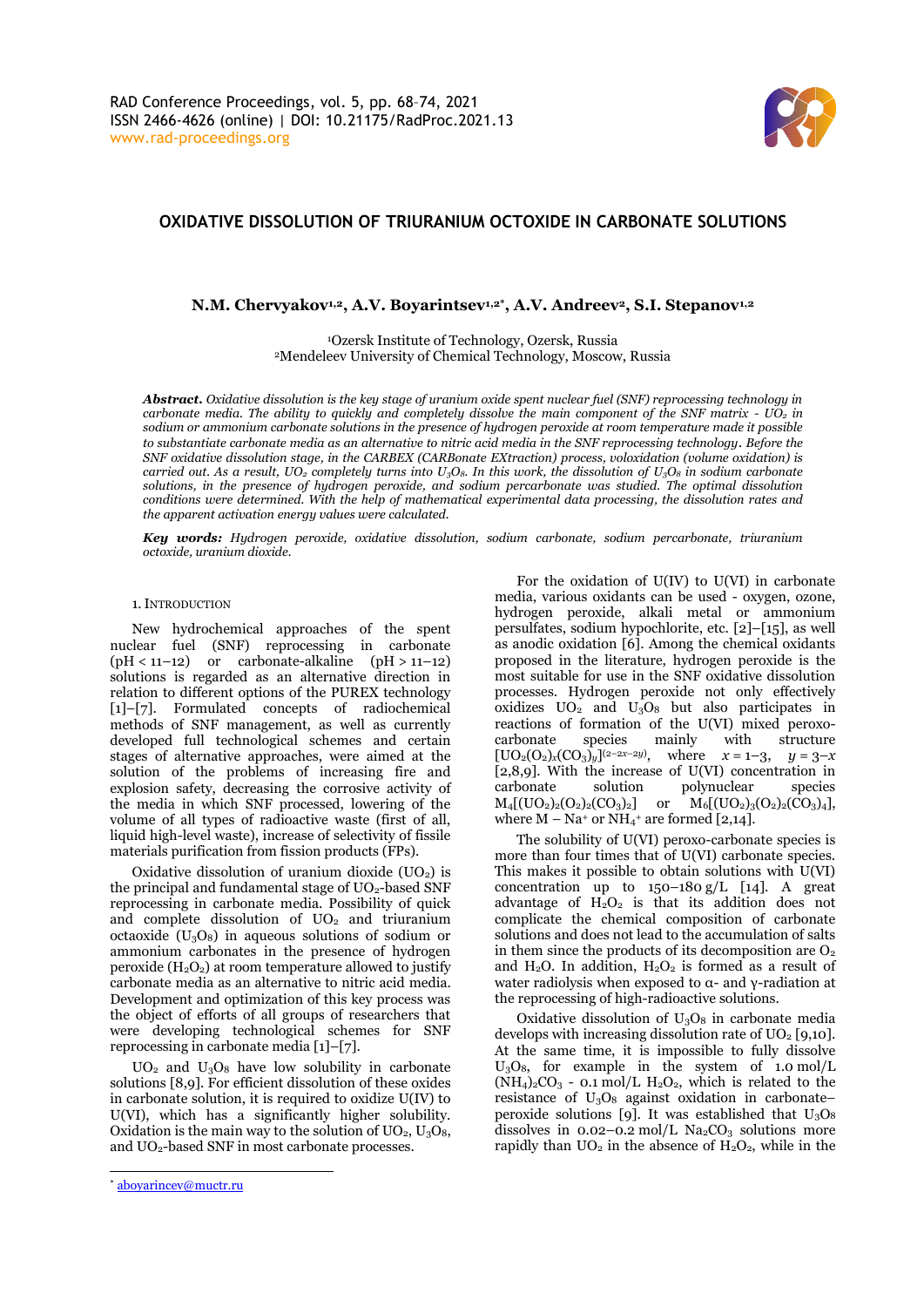presence of  $0.5-3.0 \text{ mol/L H}_2\text{O}_2$ , the dissolution rate of  $UO<sub>2</sub>$  is higher than for  $U<sub>3</sub>O<sub>8</sub>$  [11]. It was demonstrated that in carbonate solutions  $UO<sub>3</sub>$ dissolves more rapidly than  $U_3O_8$  or  $UO_2$  and that the dissolution rate values for  $U_3O_8$  and  $UO_2$  are approximately the same [10].

An increase in the  $UO_2$  and  $U_3O_8$  oxidative dissolution rate is significantly influenced by an increase of concentrations of  $CO<sub>3</sub><sup>2</sup>$  ions and oxidizer, as well as temperature [8,9], [11]–[15]. The influence of the temperature on the dissolution process strengthens with the increase of the carbonate concentration in solution [16]–[18].

The highest dissolution rate of  $UO<sub>2</sub>$  in 1.0 mol/L  $M_2CO_3$  - 0.1 mol/L  $H_2O_2$  solutions is achieved in case  $(NH_4)_2CO_3$  [9]. In such a system, the dissolution rate for uranium oxides is increased in the row of  $UO_3$ >> $U_3O_8$ > $UO_2$  [9,13]. Thus,  $(NH_4)_2CO_3$  and  $Na_2CO_3$ are the most suitable carbonate reactants for  $UO<sub>2</sub>$  and U3O<sup>8</sup> oxidative dissolution. These carbonate salts are also used for modeling scenarios for long-term storage of SNF in geological formations. Such processes often include the interaction of  $UO<sub>2</sub>$  with groundwater's (usually containing  $Na<sub>2</sub>CO<sub>3</sub>$  and  $NaHCO<sub>3</sub>$ ), taking into account strong radiation fields and the formation of molecular and radical products of water radiolysis, including  $H_2O_2$  [19]–[23].

In accordance with the CARBEX process, before the SNF oxidative dissolution step, the voloxidation (volume oxidation) is carried out, the task of which is to remove volatile and gaseous FPs. The voloxidation temperature, depending on the task, can vary from 480 $^{\circ}$ C to 1200 $^{\circ}$ C. As a result of this treatment, UO<sub>2</sub> (the main component of the fuel composition) is completely converted to  $U_3O_8$ . After voloxidation and alkaline pretreatment stages to remove cesium and molybdenum, the fuel composition is dissolved in a carbonate solution in the presence of hydrogen peroxide. To optimize the key stage of SNF oxidative dissolution in the CARBEX process, it is necessary to further study the behavior of uranium oxides in solutions of sodium carbonate or sodium bicarbonate under oxidative conditions and search for the effective conditions and modes of this process.

As an alternative carbonate and oxidizing reagent for the dissolution of uranium oxides, sodium percarbonate ( $2Na_2CO_3·3H_2O_2$ ) can be used. This is a widely available industrial product. Sodium percarbonate is a crystalline salt, which, unlike concentrated aqueous solutions  $H_2O_2$  is more stable during storage, is a safer reagent, and does not require special storage conditions.

The purpose of this research was the optimization of oxidative dissolution of triuranium octaoxide in sodium carbonate solutions in the presence of hydrogen peroxide or sodium percarbonate.

## 2. MATERIALS AND METHODS

Solid salts  $Na_2CO_3$ ,  $2Na_2CO_3$ ;  $3H_2O_2$ , and  $35\%$ aqueous solution of hydrogen peroxide  $(H_2O_2)$  of the chemically pure grade were used.

As the initial uranium compound, the uranium(IV) oxide powder was used. The composition of the initial  $UO<sub>2</sub>$  powder, according to the x-ray diffraction (XRD) analysis corresponded to  $UO_{2.25}$  (PDF–2/2010  $N^{\circ}$  20– 1344). The specific surface area (SSA) value, calculated using Brunauer, Emmett, and Teller (BET) method for the  $UO_{2.25}$  powder sample was 3.3 m<sup>2</sup>/g. Triuranium octaoxide powders samples were obtained by heat treatment of the initial  $UO_{2.25}$  powder in the air atmosphere for 120 min in the temperature range from 480°C to 1200°C. The heat treatment products were fine-crystalline powders, the color of which, depending on the treatment temperature, ranged from olive green to black. In all cases, the final product of  $UO_{2,25}$  heat treatment in the range of  $480-1200^{\circ}$ C was  $U_3O_8$ (PDF–2/2010 № 76–1850). In table 1, the SSA values for the powders samples of  $U_3O_8$  are shown.

Table 1. Data on the specific surface area of the  $U_3O_8$  powders samples.

| $^{\circ}$         | 480 | 600 | 800 | 1000 | 1200 |
|--------------------|-----|-----|-----|------|------|
| SSABET,<br>$m^2/g$ | 3.8 | 3.7 | 1.8 | 0.8  | 0.1  |



Figure 1. SEM micrographs of the initial  $UO_2$  powder sample (1,2) and  $U_3O_8$ powder samples were obtained at 480°C (3,4), 600°C (5,6), 800°C (7,8), 1000°C (9,10), and 1200°C (11,12)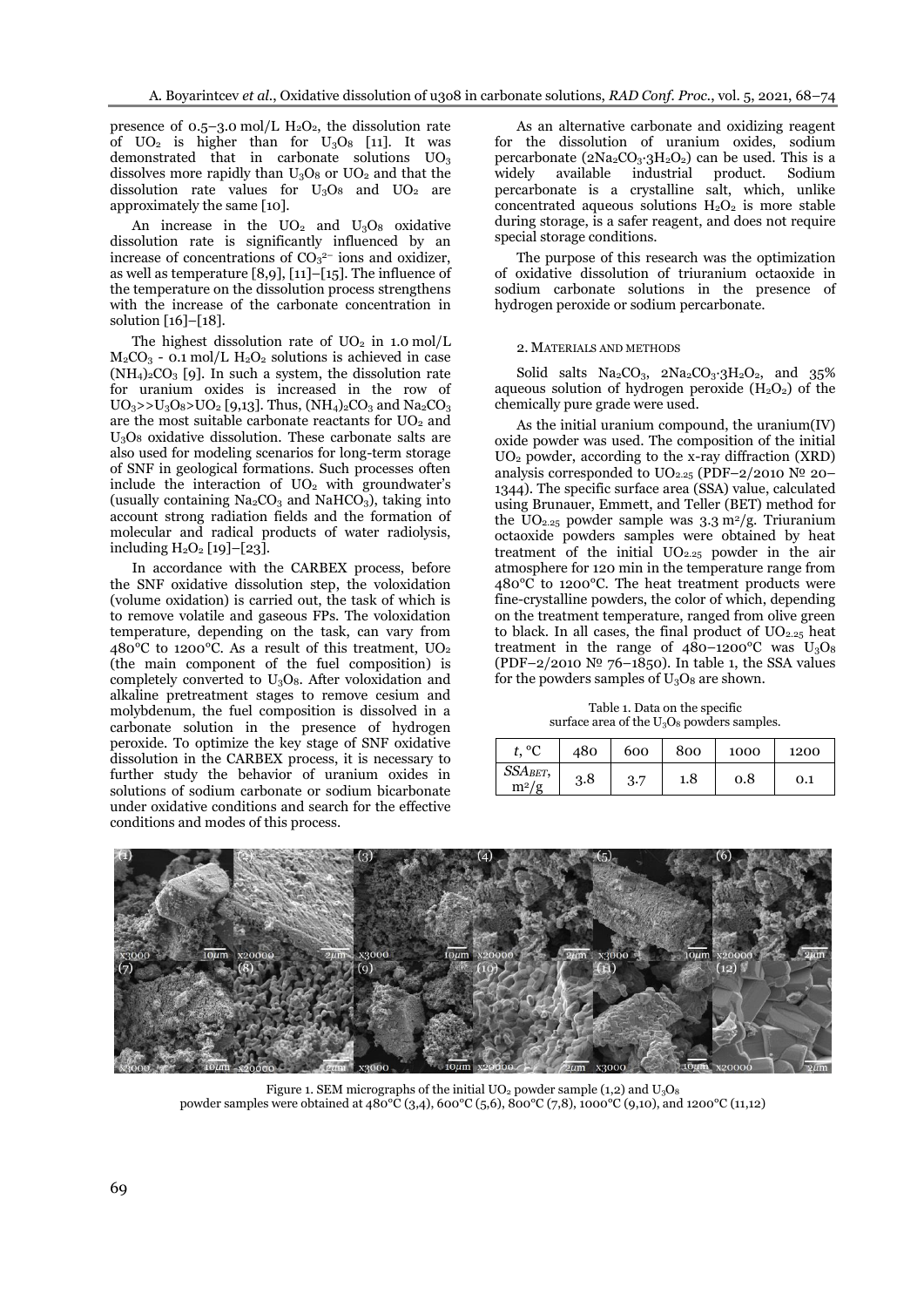| Size range, | Fraction (% by mass) |                        |                        |                        |                         |                         |  |  |
|-------------|----------------------|------------------------|------------------------|------------------------|-------------------------|-------------------------|--|--|
| $\mu$ m     | UO <sub>2.25</sub>   | $U_3O_8(480^{\circ}C)$ | $U_3O_8(600^{\circ}C)$ | $U_3O_8(800^{\circ}C)$ | $U_3O_8(1000^{\circ}C)$ | $U_3O_8(1200^{\circ}C)$ |  |  |
| $1 - 2$     | 35.31                | 22.78                  | 24.93                  | 19.68                  | 14.27                   | 8.91                    |  |  |
| $2 - 3$     | 20.67                | 10.59                  | 10.40                  | 9.15                   | 9.04                    | 5.79                    |  |  |
| $3 - 4$     | 11.22                | 6.53                   | 5.78                   | 5.19                   | 6.16                    | 4.83                    |  |  |
| $4 - 5$     | 6.77                 | 5.38                   | 4.25                   | 3.89                   | 4.80                    | 3.93                    |  |  |
| $5 - 6$     | 6.76                 | 5.62                   | 5.28                   | 4.54                   | 3.63                    | 2.14                    |  |  |
| $6 - 7$     | 2.90                 | 4.06                   | 4.17                   | 3.28                   | 3.04                    | 2.41                    |  |  |
| $7 - 8$     | 1.87                 | 3.55                   | 3.02                   | 2.53                   | 3.57                    | 4.24                    |  |  |
| $8 - 9$     | 4.48                 | 4.17                   | 3.12                   | 3.04                   | 3.85                    | 4.27                    |  |  |
| $9 - 10$    | 5.63                 | 4.56                   | 3.83                   | 3.42                   | 3.35                    | 4.27                    |  |  |
| $10 - 20$   | 4.40                 | 25.83                  | 27.21                  | 18.04                  | 19.09                   | 21.20                   |  |  |
| $20 - 30$   | 0.00                 | 6.92                   | 8.02                   | 27.19                  | 29.03                   | 32.90                   |  |  |
| $30 - 40$   | 0.00                 | 0.00                   | 0.00                   | 0.05                   | 0.16                    | 5.11                    |  |  |
| Total       | 100.00               | 100.00                 | 100.00                 | 100.00                 | 100.00                  | 100.00                  |  |  |

Table 2. Particle-size distribution of  $UO_{2.25}$  and  $U_3O_8$  powders

Figure 1 shows scanning electron microscope (SEM) micrographs of  $UO<sub>2</sub>$  (1,2) and  $U<sub>3</sub>O<sub>8</sub>$  (3-12) samples

An increase in the calcination temperature of the UO2.25 initial powder leads to increasing the quantity of particle size fraction 10–40 *μ*m and reducing the quantity of particle size fraction  $1-6 \mu m$  for the U<sub>3</sub>O<sub>8</sub> samples (see Table 2).

The process of  $U_3O_8$  oxidative dissolution was carried out in 100 mL jacketed stirred glass cell. The temperature was maintained with an accuracy of ±0.1°C. Mixing of suspension was carried out by using of magnetic stirrer.

The content of U(VI) in the aqueous solutions with concentration over 1.0 g/L was established by titration, using 8.4 mmol/L solution of ammonium vanadate as the titrant and diphenylamine-4-sulfonic acid sodium salt as the indicator [24]. The content of U(VI) in the solutions with concentration lower than  $1.0 \text{ g/L}$  was established by the spectrophotometric method with Arsenazo III, per the absorbance spectra of the greenblue complex compound arsenazo-uranyl (*λ*max = 651 nm, detection limit ~0.025–0.05 *μ*gU/L) [25]. Before analysis, all liquid samples were centrifuged for 10 min at 1500 rpm.

The value of  $U_3O_8$  dissolution yield  $(\alpha(U_3O_8))$  was calculated by the following equation:  $a(U_3O_8) = (M_7/M_1)$ ∙100 where  $M_1$  is the initial quantity of the  $U_3O_8$ . The  $M_\tau$  value was calculated based on the experimentally determined concentration of U(VI) in the aqueous phase. The relative error for the determination of the U(VI) concentration in carbonate solutions was not more than 0.5%.

The phase composition of  $UO<sub>2.25</sub>$  and  $U<sub>3</sub>O<sub>8</sub>$  powders was determined by XRD. Diffraction patterns were recorded by D2 PHASER (Bruker, Germany).

Microscopic study of samples was performed with the Vega3 scanning (raster) electron microscope (Tescan, Czech Republic).

The specific surface area was calculated by the BET method using QuadraWin software (version 5.02) based on an argon gas adsorption isotherm on test powder samples obtained on a Quadrasorb Kr/SI device (Quantachrome Instruments, USA).

#### 3. RESULTS AND DISCUSSION

An important characteristic of the typical chemical oxidation system is the magnitude of the redox potential (ROP). The rate of ROP decrease in aqueous sodium carbonate solution containing hydrogen peroxide increases with temperature and carbonate concentration. This is due to an increase in the decomposition (thermal/alkaline) rate of the peroxide oxidant. To maintain the required ROP value in the carbonate or carbonate-alkaline systems is necessary excess and/or fractional feeding of peroxide oxidant shall be used. At fractional feeding a fresh portion of the initial  $H_2O_2$  aqueous solution should be added every 10–20 min, depending on the dissolution process conditions (mainly temperature, concentration of carbonate or alkaline reagents).

Fractional feeding mode is the most optimal way to add an oxidant to the carbonate system. With a single stoichiometric supply of  $H_2O_2$ , the effect of ROP increasing and U(IV) oxidation process will occur only during the initial period of dissolution time, until the moment of complete decomposition of  $H_2O_2$ . During this time U3O<sup>8</sup> powder (especially for samples obtained at temperatures greater than 600°C) doesn't get completely oxidize and can't be completely dissolved in aqueous  $Na<sub>2</sub>CO<sub>3</sub>$  solutions.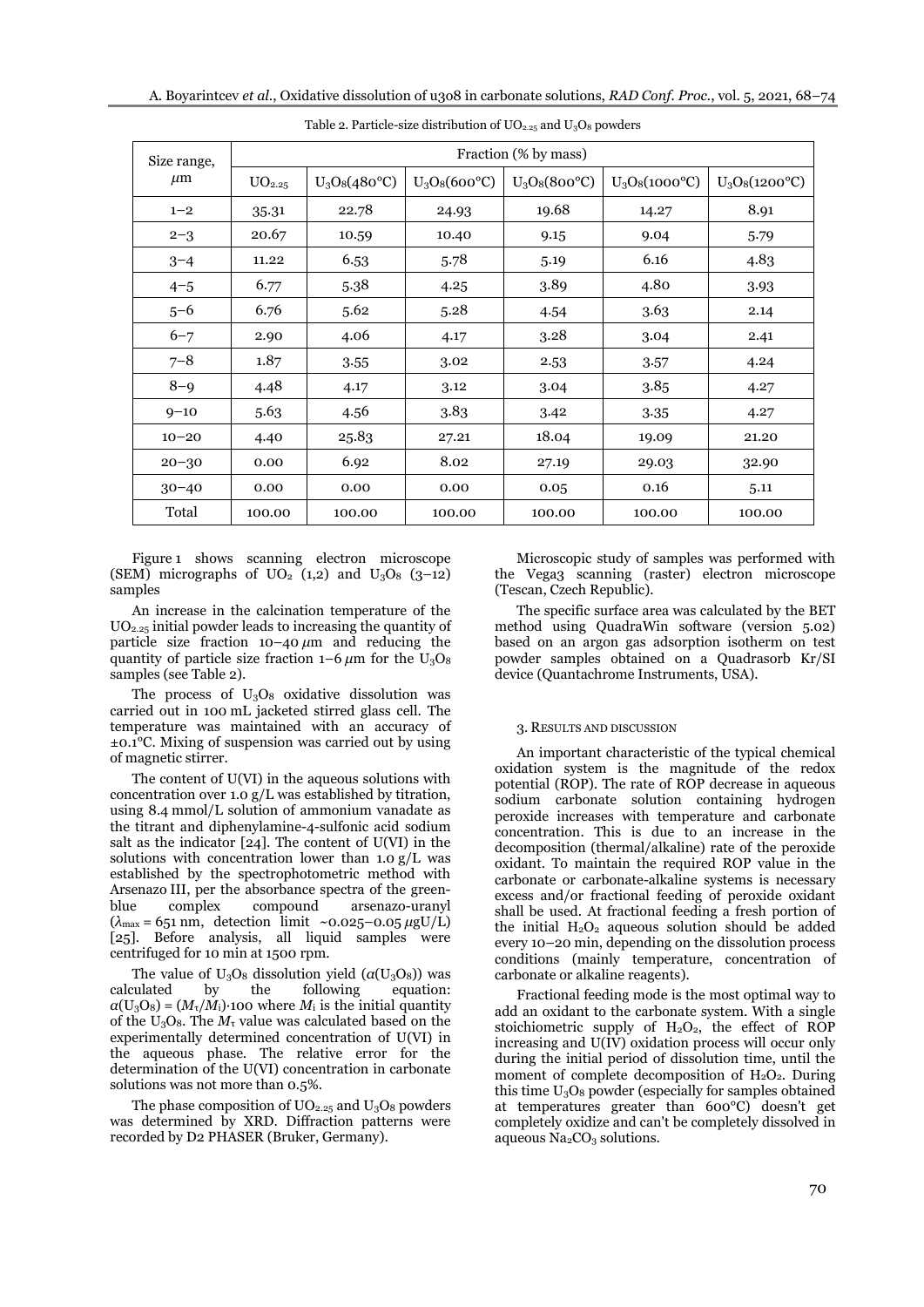In the case of oxidative dissolution of  $U_3O_8$ powders obtained at various temperatures, it was established that increasing the temperature of formation of  $U_3O_8$  from 480°C to 1200°C leads to decreasing of the dissolution rate in the aqueous 1.0 mol/L  $\text{Na}_2\text{CO}_3$  - 0.1 mol/L  $\text{H}_2\text{O}_2$  solutions with fractional feeding of  $H_2O_2$  every 10 min (see Figure 2). This is caused by a decrease in a specific surface area and an increase in the particle size of  $U_3O_8$  powders. Complete dissolution at 75°C, solid-to-liquid (S/L) ratio =  $1/50$  for 90 min was achieved only for the U<sub>3</sub>O<sub>8</sub> sample obtained at  $480^{\circ}$ C (U<sub>3</sub>O<sub>8</sub>( $480^{\circ}$ C)). The equilibrium state of a carbonate system with a  $U_3O_8$ sample obtained at 1200°C ( $U_3O_8(1200°C)$ ) was not observed even after dissolution time (*τ*) equal 180 min, while for the remaining  $U_3O_8$  samples equilibrium state was reached after 30–60 min of the dissolution process. The value of  $a(U_3O_8)$  reached for 90 min was 77.7% for  $U_3O_8(600^{\circ}C)$ , 62.1% for  $U_3O_8(800^{\circ}C)$ , 51% for  $U_3O_8(1000^{\circ}C)$ , and 41.3% for  $U_3O_8(1200^{\circ}C)$  (see Figure 2).



Figure 2. Kinetic curves of U<sub>3</sub>O<sub>8</sub> powders dissolution in aqueous 1.0 mol/L Na<sub>2</sub>CO<sub>3</sub> - 0.1 mol/L H<sub>2</sub>O<sub>2</sub> solutions at  $75^{\circ}$ C and  $S/L = 1/50$ .

To determine the dissolution rate constants and the rate-limiting stage, mathematical modeling of the experimentally obtained dependences  $\alpha$ (U<sub>3</sub>O<sub>8</sub>) =  $f(\tau)$ was carried out according to kinetic equations: Kolmogorov-Erofeev  $(-\ln(1-\alpha))^{1/3} = k(\tau-\tau_0);$  Prout-Tompkins  $ln(a/(1-a))=k\tau$ ; first order  $ln(1/1-a)=k\tau$ ; Yander (1–(1–*α*) 1/3) <sup>2</sup>=*kτ*; Ginstling-Brownstein 1– (2/3)*α*–(1–*α*) 2/3=*kτ*; anti*-*Yander ((1+*α*) 1/3–1)<sup>2</sup>=*kτ*; anti-Ginstling 1–(2/3)*α*–(1+*α*) 2/3=*kτ*; shrinking core model  $1-(1−α)^{1/3}$ =kτ; exponential law model  $ln(α)$ =k*τ*; Kroger-Ziegler (1–(1–*α*) –1/3) <sup>2</sup>=*kτ*; Zhuravlev ((1–*α*) – 1/3–1)<sup>2</sup>=*kτ*; shrinking cylinder model 1–(1–*α*) 1/2=*kτ*; shrinking cube model 1–(1–*α*) 1/3=*kτ*; and Valenci (1–  $\alpha$ )ln(1–*α*)+*α*=*kτ* which are widely used to describe the kinetics of heterogeneous processes in the solid-gas systems. The applicability of these equations to solidliquid systems can be confirmed by the adequacy of the description of the experimental data, which depends on the degree of linearization of the kinetic curves in the coordinates of the corresponding equation (anamorphoses).

The results of the mathematical modeling showed that the Yander equation satisfactorily describes experimental kinetic curves and can be used to calculation of the oxidative dissolution rate constants (*k*) for studied carbonate systems under various conditions. The calculated *k* values determined on the slope values of the anamorphoses in the Yander equation coordinates are shown in Table 3.

When deriving the Yander equation, the following assumptions were used: (1) spherical particles of the same size react; (2) the process is stationary (a homogeneous layer of the solid product has already formed); (3) diffusion proceeds only towards the center of the particles; (4) the formation of solid solutions does not occur; (5) the diffusion coefficient is constant; (6) the film's thickness of the reaction products on the surface of the solid body changes according to the parabolic law. The Yander equation implies that the process proceeds in diffusion mode. At the initial stages of the process, a layer(film) of reaction products is formed. Thus, the process of oxidative dissolution of  $U_3O_8$  in aqueous solutions can be described from the diffusion model.

Oxidative dissolution of  $U_3O_8$  in Na<sub>2</sub>CO<sub>3</sub> - H<sub>2</sub>O<sub>2</sub> solutions is the heterogeneous process that proceeds in a solid-liquid two-phase system. This process involves several steps: (i) transport of reagents (oxidant and carbonate) through the carbonate solution layer to the surface of the oxide particles; (ii) adsorption of reactants on the surface of the oxide particles; (iii) oxidizing U(IV) to U(VI) on the oxide surface and interaction the oxidation products with carbonate; (iv) desorption of reaction products (mixed peroxocarbonate complexes of  $U(VI)$ ; and  $(V)$  transport of reaction products from the surface of the oxide particles to the carbonate solution.

Generally, the formation of a layer of oxidation products on the oxide surface is not formed in carbonate solutions, since they are easily dissolved in the presence of  $HCO<sub>3</sub><sup>-</sup>$  and  $CO<sub>3</sub><sup>2-</sup>$  ions and are removed from the surface of the oxide particles. However, in carbonate systems, two main factors can cause a decrease in the process of the oxidative dissolution rate: (i) increasing of diffusion resistance (diffusion of the oxidant and carbonate to the surface of the particles and in the pores of  $U_3O_8$ , and transport of reaction products to the carbonate solution); (ii) hydrolysis of carbonate and mixed peroxo-carbonate complexes of U(VI) (for example, as a result of an increase in the concentration of OH– ions during the dissolution process), the formation of low soluble compounds that can form secondary precipitates in carbonate solution and films on the surface of the oxide particles.

In the case of secondary precipitates formation, a decrease in the process rate occurs and a second fragment appears on the anamorphoses, which may have a negative trend.

Sodium percarbonate  $(2Na_2CO_3.3H_2O_2)$  and sodium peroxide  $(Na<sub>2</sub>O<sub>2</sub>)$  also belong to peroxidecontaining compounds that can be used as an alternative oxidation reagent for  $U_3O_8$  oxidative dissolution in carbonate media. However, at  $Na<sub>2</sub>O<sub>2</sub>$  use as an oxidizer the  $U_3O_8(1200^{\circ}C)$  dissolution yield value doesn't exceed  $15-20\%$  (1.0 mol/L Na<sub>2</sub>CO<sub>3</sub> solution).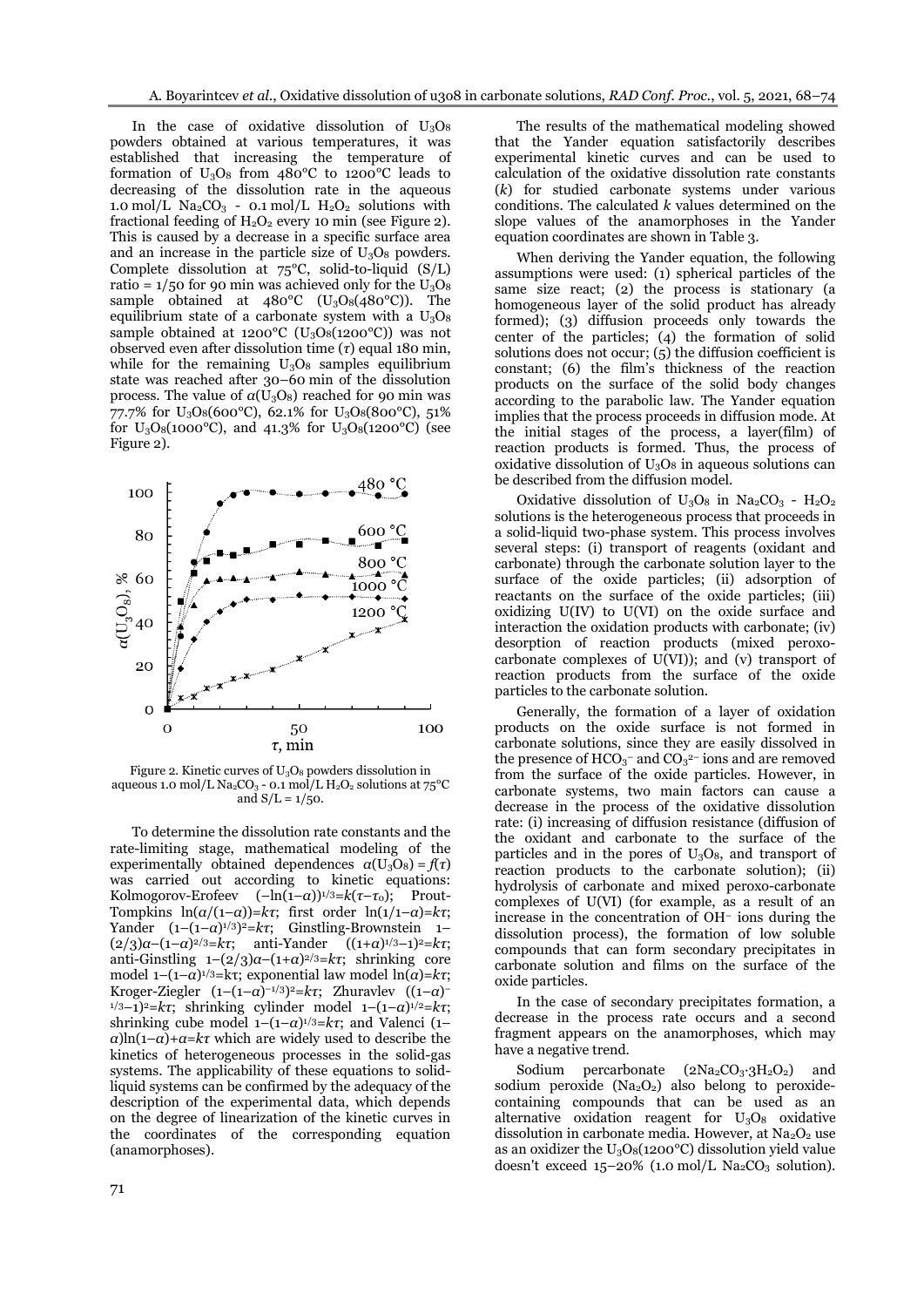The low solubility of  $U_3O_8$  in the presence of Na<sub>2</sub>O<sub>2</sub> is associated with an increase in the pH of the carbonate solution (<12) as a result of  $Na<sub>2</sub>O<sub>2</sub>$  decomposition with the formation and accumulation (at fractional feeding

mode) of sodium hydroxide. Under such conditions, alkaline hydrolysis of good soluble carbonate and mixed peroxo-carbonate species of U(VI) occurs to form poorly soluble sodium polyuranates.

Table 3. The *k* values for the oxidative dissolution of  $U_3O_8$  powder in 1.0 mol/L Na<sub>2</sub>CO<sub>3</sub> - 0.1 mol/L H<sub>2</sub>O<sub>2</sub> solutions at 75<sup>°</sup>C and S/L =  $1/50$ , calculated in the coordinates of the Yander equation.  $R$  – correlation coefficient,  $t$ (U<sub>3</sub>O<sub>8</sub>) – calcination temperature

| $t({\rm U}_3{\rm O}_8),$<br>$\rm ^{o}C$ | 480    | 600    | 800    | 1000   | 1200   |
|-----------------------------------------|--------|--------|--------|--------|--------|
| $k$ , min <sup>-1</sup>                 | 0.0230 | 0.0070 | 0.0040 | 0.0020 | 0.0001 |
| R                                       | 0.9644 | 0.9783 | 0.9794 | 0.9895 | 0.9599 |

Table 4. The *k* values for the oxidative dissolution of  $U_3O_8(480^{\circ}C)$  and  $U_3O_8(1200^{\circ}C)$  powders in aqueous Na<sub>2</sub>CO<sub>3</sub> - H<sub>2</sub>O<sub>2</sub> solutions with fractional feeding of  $2Na_2CO_3·3H_2O_2$  at the different temperatures and  $S/L = 1/50$ , calculated in the coordinates of the Yander equation.

| + የር<br>◡            | Sample - powder of $U_3O_8(480^{\circ}C)$ |        |        | Sample - powder of $U_3O_8(1200^{\circ}C)$ |        |        |        |        |
|----------------------|-------------------------------------------|--------|--------|--------------------------------------------|--------|--------|--------|--------|
|                      | 25                                        | 50     | 75     | 25                                         | 40     | 50     | 60     | 75     |
| k. min <sup>-1</sup> | 0.0073                                    | 0.0141 | 0.0167 | 0.0014                                     | 0.1850 | 0.2513 | 0.3226 | 0.7099 |
|                      | 0.7825                                    | 0.8245 | 0.8022 | 0.996                                      | 0.9793 | 0.9977 | 0.9798 | 0.9952 |



Figure 3. Kinetic curves of  $U_3O_8(480^{\circ}C)$  powder dissolution in aqueous Na<sub>2</sub>CO<sub>3</sub> - H<sub>2</sub>O<sub>2</sub> solutions with fractional feeding of  $2Na_2CO_3.3H_2O_2$  at different temperatures and  $S/L = 1/5O$ .



Figure 4. Kinetic curves of U3O8(1200°С) powder dissolution in aqueous Na<sub>2</sub>CO<sub>3</sub> - H<sub>2</sub>O<sub>2</sub> solutions with fractional feeding of  $2Na_2CO_3.3H_2O_2$  at different temperatures and  $S/L = 1/5O$ .

In the case of oxidative dissolution of  $U_3O_8(480^{\circ}C)$ powder (see Figure 3) and  $U_3O_8(1200^{\circ}C)$  powder (see Figure 4) in aqueous  $2Na_2CO_3.3H_2O_2$  solution at reagent fractional feeding mode it was found that dissolution rate of  $U_3O_8(1200^{\circ}C)$  sample is lower.

The feeding mode of crystalline  $2Na_2CO_3.3H_2O_2$ into the aqueous solution was such that, with the addition of the full amount of peroxosolvate, the concentration of carbonate ions in the final aqueous solution was 1.0 mol/L. Sodium percarbonate rapidly dissolves in water (solubility 140 g/L at  $20^{\circ}$ C [26]) and dissociates into sodium ions, carbonate ions, and hydrogen peroxide:

# $2Na_2CO_3.3H_2O_2 \rightarrow 4Na^+ + 2CO_3^{2-} + 3H_2O_2$  (1)

When dissolving fresh portions of crystalline  $2Na_2CO_3.3H_2O_2$  in aqueous solution, an increase in the concentration of carbonate ions occurs, in contrast to hydrogen peroxide, the concentration of which is close to 0 mol/L after 10–15 min of dissolution.

Thus, the initial concentration of  $Na<sub>2</sub>CO<sub>3</sub>$  in this carbonate system is lower in comparison with the system described above (see Figure 2), in which into initial 1.0 mol/L  $Na<sub>2</sub>CO<sub>3</sub>$  solution added an aliquot of 35% aqueous  $H_2O_2$  solution.

In the case of the  $U_3O_8(480^{\circ}C)$  powder sample, the value of  $\alpha$ (U<sub>3</sub>O<sub>8</sub>) equal to 97.3%, 92.4%, and more than 99.9% at  $25^{\circ}$ C,  $50^{\circ}$ C, and  $75^{\circ}$ C was reached for 180, 120, and 60 min respectively (Figure 3). For the U3O8(1200°C) powder sample, it took 150 min to reach complete dissolution at 75°C, at lower temperatures (25–60°C) complete dissolution was not achieved even in 270 min (Figure 4). At the same time, the value of *α*(U3O8) was 38% at 25°C, 46.8% at 40°C, 69.7% at 50°C, and 75.2% at 60°C.

The calculated *k* values for  $U_3O_8(480^{\circ}C)$  and  $U_3O_8(1200^{\circ}C)$  powder samples at the dissolution in the presence of  $2Na_2CO_3·3H_2O_2$  for different temperatures (*t*) are shown in Table 4.

Based on the slope value of the line dependence in the coordinates  $\ln k - 1/T$ , the value of the apparent activation energy  $(E_{app})$  of the  $U_3O_8$  powder samples oxidative dissolution process in 1.0 mol/L  $\text{Na}_2\text{CO}_3$  -H2O<sup>2</sup> solutions with fractional feeding of 3Na2CO3·3H2O was calculated. The *E*app value at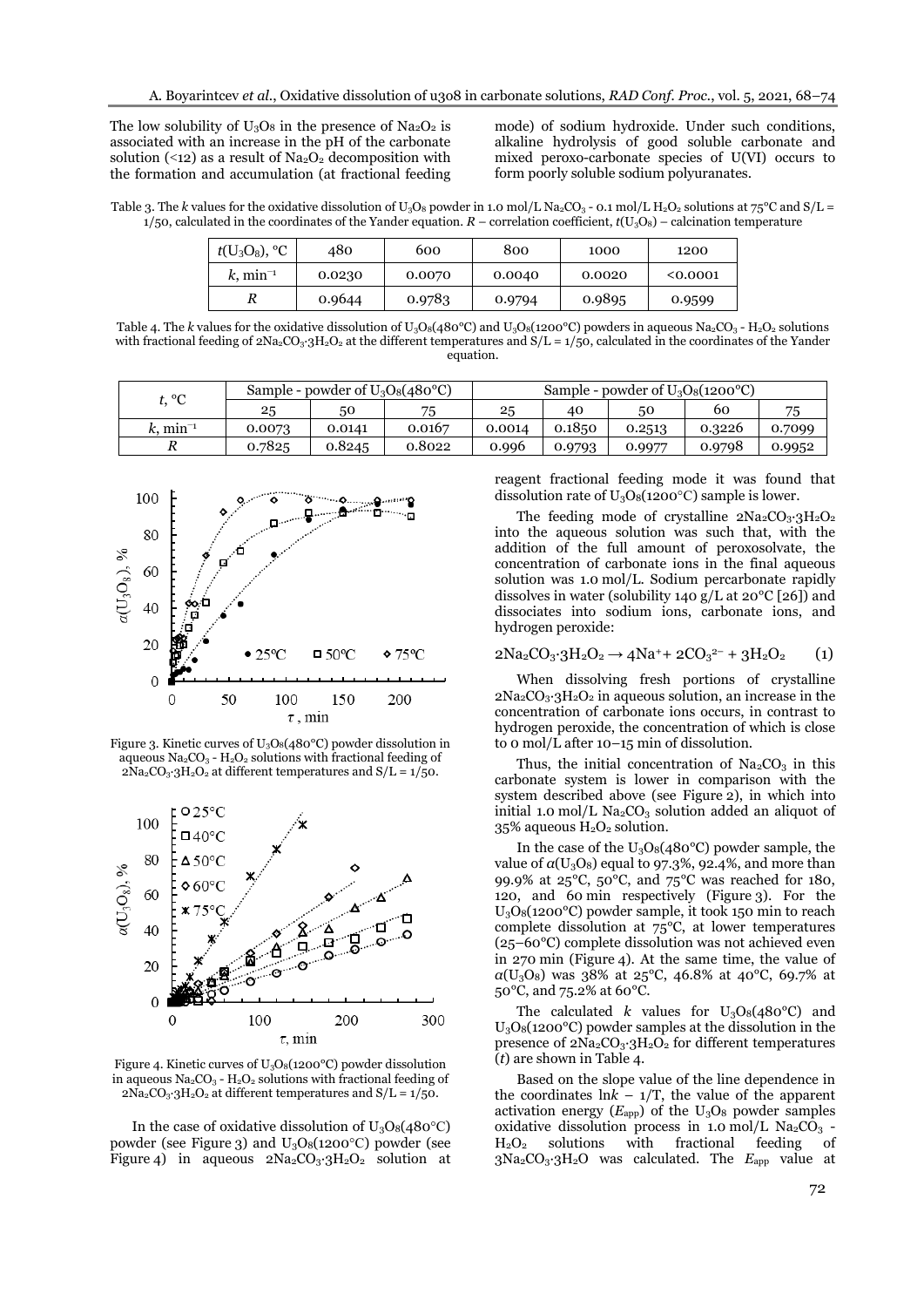U3O8(480°C) powder dissolution was 14.2 kJ/mol and 27.2 kJ/mol in the case of  $U_3O_8(1200^{\circ}C)$  powder dissolution. Estimated *E*app values indicate, that the process occurs in the outer kinetic region in the case of  $U_3O_8(480°C)$  powder and the outer transition region or outer diffusional region in the case of  $U_3O_8(1200^{\circ}C)$ powder.4. CONCLUSION

In the work, it was found that when a stoichiometric amount of a peroxide oxidant (hydrogen peroxide or sodium percarbonate) is supplied once, the complete dissolution of  $U_3O_8$  in aqueous Na<sub>2</sub>CO<sub>3</sub> solutions cannot be achieved, unlike the fractional feeding mode.

The kinetic study of the oxidative dissolution of  $U_3O_8$  powder samples in aqueous  $Na_2CO_3$  solutions at the fractional feeding mode of the peroxide oxidants (H2O<sup>2</sup> and 2Na2CO3∙3H2O2) at various temperatures was carried out. The influence of the  $U_3O_8$  calcination temperature on the oxidative dissolution rate in aqueous  $Na<sub>2</sub>CO<sub>3</sub>$  solutions in the presence of  $H_2O_2/2Na_2CO_3·3H_2O_2$  is established. Reducing of the specific surface area from  $3.8 \text{ m}^2/\text{g}$  (for  $U_3O_8(480^\circ \text{C})$ powder sample obtained at  $480^{\circ}$ C) to 0.1–0.2 m<sup>2</sup>/g (for  $U_3O_8(1200^{\circ}C)$  powder sample obtained at 1200 $^{\circ}C)$ results in a decrease of the oxidative dissolution rate by 2 orders. For  $U_3O_8(480^{\circ}C)$  sample, the complete dissolution in 1.0 mol/L  $\text{Na}_2\text{CO}_3$  - 0.1 mol/L  $\text{H}_2\text{O}_2$ solution at  $75^{\circ}$ C is achieved in  $45-60$  min. For  $U_3O_8$ samples obtained at temperatures more than 600°C, the complete dissolution in the system 1.0 mol/L Na<sub>2</sub>CO<sub>3</sub> - 0.1 mol/L  $H_2O_2$  in one dissolution step at 75°C is not achieved even for 270 min. In the case of the 2Na2CO3∙3H2O2-H2O system, complete dissolution can be achieved in 60 minutes for U3O8(480°C) powder and 130 minutes for  $U_3O_8$  (1200°C) powder at a temperature of 75°C.

The  $U_3O_8(1200^{\circ}C)$  was resistant against the oxidative dissolution process but the complete dissolution was achieved by using  $Na_2CO_3$  -  $H_2O_2$ solutions at elevated temperatures.

*Acknowledgments: The work was carried out with the financial support of the Russian Science Foundation. Grant number 20-63-46006.*

#### **REFERENCES**

- 1. H. [Tomiyasu,](https://www.sciencedirect.com/science/article/pii/S0149197097000371#!) Y. [Asano](https://www.sciencedirect.com/science/article/pii/S0149197097000371#!), "Environmentally acceptable nuclear fuel cycle development of a new reprocessing system", *Prog. Nucl. Energ*., vol. 32, no. 3–4, pp. 421–427, 1998. [https://doi.org/10.1016/S0149-1970\(97\)00037-1](https://doi.org/10.1016/S0149-1970(97)00037-1)
- 2. G. S. Goff et al., "Development of a novel alkaline based process for spent nuclear fuel recycling", *AIChE Annual Meeting, [Nuclear Engineering Division](https://www.aiche.org/conferences/aiche-annual-meeting/2006/proceeding/group/nuclear-engineering-division)*, Salt Lake City (Utah), USA, Nov. 4–9, 2007.
- 3. K. W. Kim et al., "A study on a process for recovery of uranium alone from spent nuclear fuel in a high alkaline carbonate media", *NRC 7*, Budapest, Hungary, Aug. 24– 29, 2008.
- 4. S. I. Stepanov, A. M. Chekmarev, "Concept of spent nuclear fuel reprocessing", *Dokl. Chem*., vol. 423, no. 1, pp. 276–278, 2008. <https://doi.org/10.1134/S0012500808110037>
- 5. C. Z. Soderquist et al., "Dissolution of irradiated commercial UO<sub>2</sub> fuels in ammonium carbonate and

hydrogen peroxide", *Ind. Eng. Chem. Res*., vol. 50, no. 4, pp. 1813–1818, 2011. <https://doi.org/10.1021/ie101386n>

- 6. N. Asanuma, M. Harada, Y. Ikeda, H. Tomiyasu, "New approach to the nuclear fuel reprocessing in non–acidic aqueous solutions", *J. Nucl. Sci. Technol*., vol. 38, no. 10, pp. 866–871, 2001. <https://doi.org/10.1080/18811248.2001.9715107>
- 7. K. W. Kim et al., "A conceptual process study for recovery of uranium alone from spent nuclear fuel by using high–alkaline carbonate media", *Nucl. Technol*., vol. 166, no. 2, pp. 170–179, 2009. <https://doi.org/10.13182/NT09-A7403>
- 8. S. M. Peper et al., "Kinetic study of the oxidative dissolution of UO<sub>2</sub> in aqueous carbonate media", *Ind. Eng. Chem. Res*., vol. 43, no. 26, pp. 8188–8193, 2004. <https://doi.org/10.1021/ie049457y><br>S. C. Smith, S. M. Peper
- Smith, S. M. Peper, M. Douglas, K. L. [Ziegelgruber, E](https://inis.iaea.org/search/search.aspx?orig_q=author:). C. [Finn](https://inis.iaea.org/search/search.aspx?orig_q=author:), "Dissolution of uranium oxides under alkaline oxidizing conditions", *J. Radioanal. Nucl. Chem*., vol. 282, no. 3, pp. 617–621, 2009.

<https://doi.org/10.1007/s10967-009-0182-8>

- 10. S. A. Steward, E. T. Mones, "Aqueous dissolution rates of uranium oxides", in *American Nuclear Society's International High Level Waste Management Conference*, Las Vegas (Nevada), USA, 1995.
- 11. D. Y. Chung et al., "Oxidative leaching of uranium from SIMFUEL using Na<sub>2</sub>CO<sub>3</sub>-H<sub>2</sub>O<sub>2</sub> solution", *J. Radioanal. Nucl. Chem.*, vol. 284, pp. 123–129, 2010. <https://doi.org/10.1007/s10967-009-0443-6>
- 12. K. W. Kim et al., "An oxidative leaching of uranium in a  $H_2O_2$ –CO<sub>3</sub><sup>2–</sup> system for a recovery of U alone from spent fuel without TRU", *GLOBAL 2009 Congress: The Nuclear Fuel Cycle: Sustainable Options and Industrial Perspectives*, Paris, France, Sep. 6–11, 2009.
- 13. K. W. Kim et al., "Preparation of uranium oxide powder for nuclear fuel pellet fabrication with uranium peroxide recovered from uranium oxide scraps by using a carbonate–hydrogen peroxide solution", *J.*   $Radioanal.$ pp. 909–916, 2012.

<https://doi.org/10.1007/s10967-011-1534-8>

- 14. S. I. Stepanov, A. V. Boyarintsev, A. M. Chekmarev, "Physicochemical foundations of spent nuclear fuel leaching in carbonate solutions", *Dokl. Chem*., vol. 427, no. 2, pp. 202–206, 2009. <https://doi.org/10.1134/S0012500809080060>
- 15. F. Clarens et al., "The oxidative dissolution of unirradiated  $\rm UO_2$  by hydrogen peroxide as a function of pH", *J. Nucl. Mater*., vol. 345, no. 2–3, pp. 225–231, 2005.

<https://doi.org/10.1016/j.jnucmat.2005.06.002>

- 16. S. A. Steward, W. J. Gray, "Comparison of uranium dissolution rates from spent fuel and uranium dioxide", *International high level radioactive waste management conference*, UCRL–JC–115355, Las Vegas, NV, USA, May 1994. <https://doi.org/10.2172/10163296>
- 17. S. A. Steward, E. T. Mones, "Comparison and modeling of aqueous dissolution rates of various uranium oxides", *Materials Research Society Conference*, UCRL–JC– 124602, Boston, MA, USA, 1996. Retrieved from:

[https://www.nrc.gov/docs/ML0334/ML033490600.pd](https://www.nrc.gov/docs/ML0334/ML033490600.pdf) [f](https://www.nrc.gov/docs/ML0334/ML033490600.pdf)

Retrieved on: Jun. 15, 2021

18. S. N. Nguyen, H. C. Weed, H. R. Leider, R. B. Stout, "Dissolution kinetics of UO2, Flow–through tests, on UO2,00 pellets and polycrystalline schoepite samples in oxygenated, carbonate/bicarbonate buffer solutions at 25°C", *Material Research Society Conference*, UCRL–JC–107478, Strasbourg, France, 1991. Retrieved from:

<https://www.osti.gov/servlets/purl/6021724>